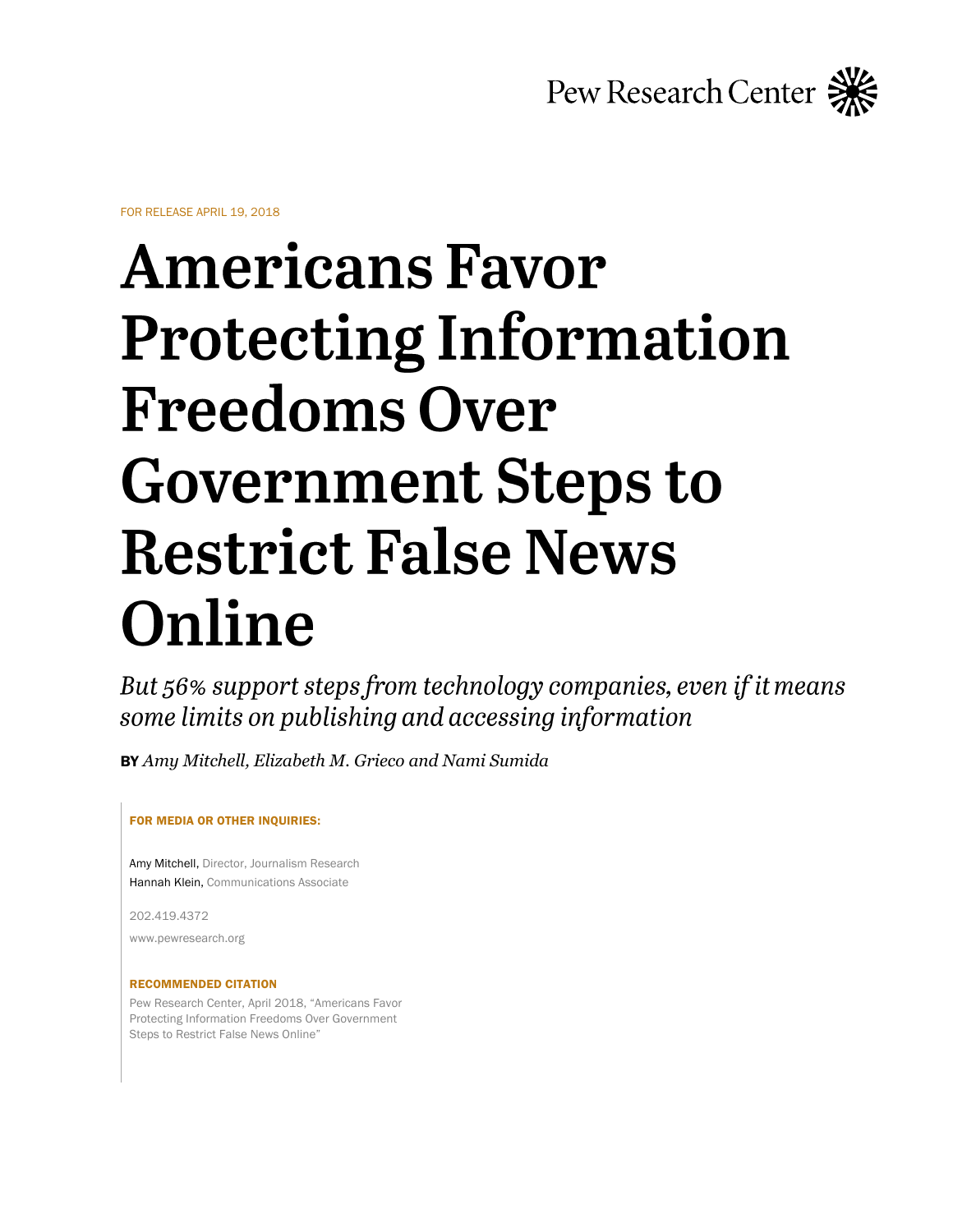# About Pew Research Center

Pew Research Center is a nonpartisan fact tank that informs the public about the issues, attitudes and trends shaping America and the world. It does not take policy positions. The Center conducts public opinion polling, demographic research, content analysis and other datadriven social science research. It studies U.S. politics and policy; journalism and media; internet, science and technology; religion and public life; Hispanic trends; global attitudes and trends; and U.S. social and demographic trends. All of the Center's reports are available at [www.pewresearch.org.](http://www.pewresearch.org/) Pew Research Center is a subsidiary of The Pew Charitable Trusts, its primary funder.

© Pew Research Center 2018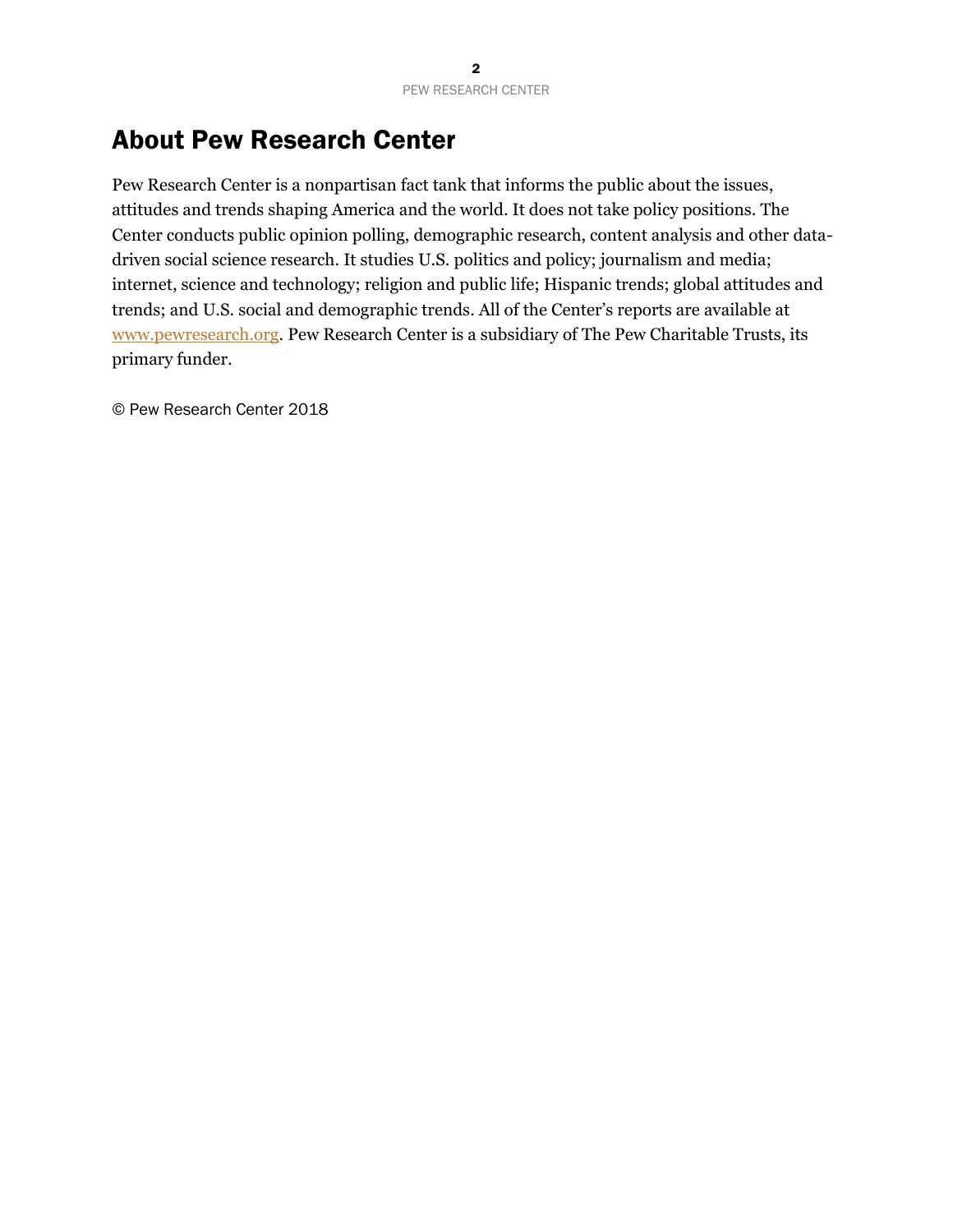# Americans Favor Protecting Information Freedoms Over Government Steps to Restrict False News Online

But 56% support steps by technology companies, even if it means some limits on publishing and accessing information

The widespread [concerns over](http://www.journalism.org/2016/12/15/many-americans-believe-fake-news-is-sowing-confusion/)  [misinformation](http://www.journalism.org/2016/12/15/many-americans-believe-fake-news-is-sowing-confusion/) online have created a tension in the United States between taking steps to restrict that information – including [possible government regulation](https://leginfo.legislature.ca.gov/faces/billTextClient.xhtml?bill_id=201720180SB1424) – and protecting the long-held belief in the freedom to access and publish information. A new Pew Research Center survey finds that the majority of Americans are resistant to action by the U.S. government that might also limit those freedoms but are more open to action from technology companies.

When asked to choose between the U.S. government taking action to restrict false news online in ways that could also limit Americans' information freedoms, or protecting those freedoms even if it means false information might be published, Americans fall firmly on the side of protecting freedom. Nearly six-in-ten Americans (58%) say they prefer to protect the public's freedom to access and publish information online, including on social media, even if it means false information

## Most Americans resist U.S. government taking steps against misinformation online that could limit freedoms

*% of U.S. adults who say …*

| U.S. govt. should take     | <b>Freedom of info</b> |
|----------------------------|------------------------|
| steps to restrict          | should be protected.   |
| false info online, even if | even if it means false |
| it limits freedom of info  | info can be published  |
| 39%                        | 58%                    |

#### But more are open to tech companies taking action than the government

*% of U.S. adults who say …*

| <b>Tech companies should</b><br>take steps to restrict<br>false info online, even if<br>it limits freedom of info                                                                                                           |     | <b>Freedom of info</b><br>should be protected.<br>even if it means false<br>info can be published |  |
|-----------------------------------------------------------------------------------------------------------------------------------------------------------------------------------------------------------------------------|-----|---------------------------------------------------------------------------------------------------|--|
|                                                                                                                                                                                                                             | 56% | 42%                                                                                               |  |
| Note: Respondents who did not give an answer are not shown.<br>Source: Survey conducted Feb. 26-March 11, 2018.<br>"Americans Favor Protecting Information Freedoms Over<br>Government Steps to Restrict False News Online" |     |                                                                                                   |  |
| <b>PEW RESEARCH CENTER</b>                                                                                                                                                                                                  |     |                                                                                                   |  |

can also be published. Roughly four-in-ten (39%) fall the other way, preferring that the U.S. government take steps to restrict false information even if it limits those freedoms, according to a survey conducted Feb. 26-March 11, 2018, among 4,734 U.S. adults who are members of Pew Research Center's nationally representative [American Trends Panel.](http://www.pewresearch.org/methodology/u-s-survey-research/american-trends-panel/)

When the same question is posed about technology companies taking those steps, however, the balance changes. More U.S. adults (56%) favor technology companies taking steps to restrict false information, even if it limits the public's freedom to access and publish information. By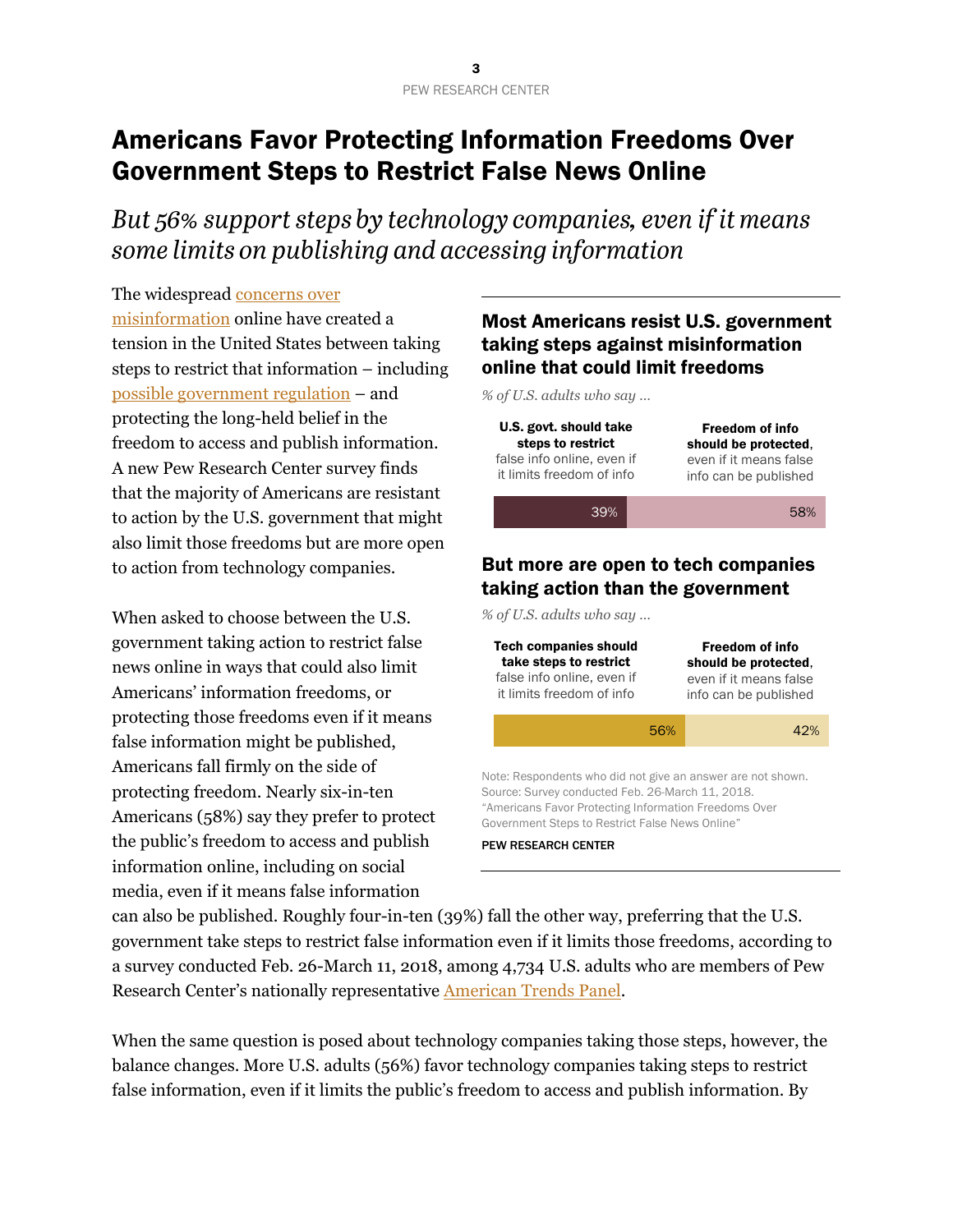comparison, 42% prefer to protect those freedoms rather than have tech companies take action, even if it means the presence of some misinformation online.

The resistance to U.S. government action cuts across nearly all demographic groups studied, with strong sentiments among young Americans, the college educated and men, as well as both Democrats and Republicans. The exceptions are those with a high school degree or less and those ages 50 and older, who are about evenly divided between the government taking steps and ensuring the protection of information freedoms.

Additionally, most demographic groups express more support for action by tech companies than by the U.S. government. Yet the degree of support for such companies taking steps varies across groups. Specifically, Democrats express more support for technology companies acting than do Republicans, even if it brings some broader limits on freedom to publish. Older Americans (ages 50 and older) are also more supportive of tech companies taking action than are younger adults.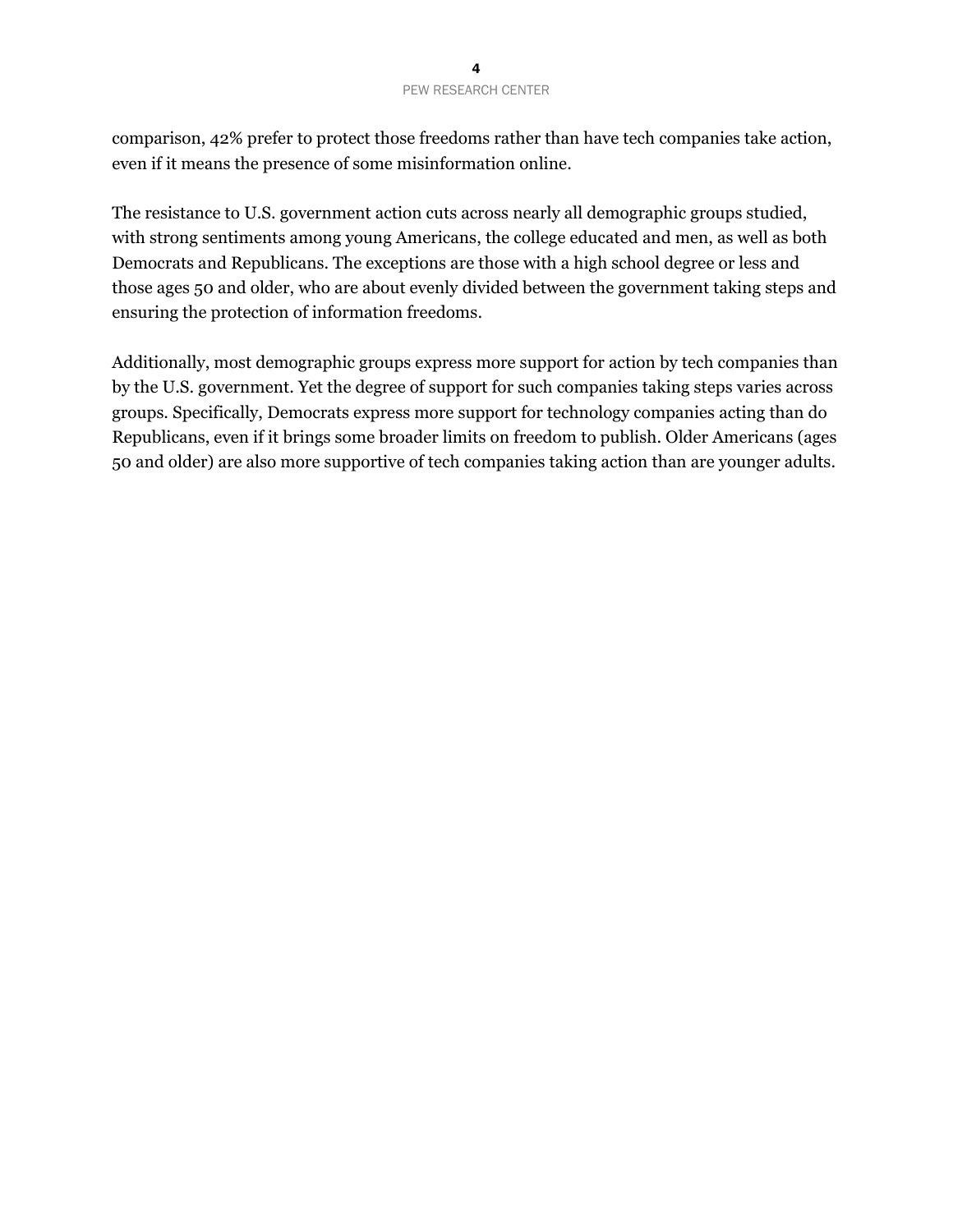## Republicans and Democrats equally oppose U.S. government involvement in restricting false information online but are divided when it comes to tech companies

Republicans and Democrats are about equally resistant to steps by the U.S. government to restrict false news and information online, even if it means possibly limiting people's freedom to access and publish information. But a majority of Democrats and Democratic-leaning independents favor steps by technology companies, while Republicans and Republican-leaning independents are about equally split on that proposal.

Majorities of both parties agree that people's freedom to access and publish information online is a priority over having the government take action to curtail false information in a way that could limit those freedoms (60% of Republicans and Republican leaners say this, as do 57% of Democrats and Democratic leaners).

There are larger partisan differences when it comes to steps from technology companies. A majority of Democrats (60%) favor action

## Democrats and Republicans equally resistant to government action against false news that could limit freedoms

*% of U.S. adults who say …*

|                                                                                                                                                                                                                        | U.S. govt. should take<br>steps to restrict<br>false info online, even if<br>it limits freedom of info                                                                                                                      |    | <b>Freedom of info</b><br>should be protected,<br>even if it means false<br>info can be published |  |
|------------------------------------------------------------------------------------------------------------------------------------------------------------------------------------------------------------------------|-----------------------------------------------------------------------------------------------------------------------------------------------------------------------------------------------------------------------------|----|---------------------------------------------------------------------------------------------------|--|
| Rep/Lean Rep                                                                                                                                                                                                           | 37%                                                                                                                                                                                                                         |    | 60%                                                                                               |  |
| Dem/Lean Dem                                                                                                                                                                                                           | 40                                                                                                                                                                                                                          |    | 57                                                                                                |  |
| <b>Freedom of info</b><br><b>Tech companies should</b><br>should be protected.<br>take steps to restrict<br>even if it means false<br>false info online, even if<br>info can be published<br>it limits freedom of info |                                                                                                                                                                                                                             |    |                                                                                                   |  |
| Rep/Lean Rep                                                                                                                                                                                                           | 48%                                                                                                                                                                                                                         |    | 50%                                                                                               |  |
| Dem/Lean Dem                                                                                                                                                                                                           |                                                                                                                                                                                                                             | 60 | 38                                                                                                |  |
|                                                                                                                                                                                                                        | Note: Respondents who did not give an answer are not shown.<br>Source: Survey conducted Feb. 26-March 11, 2018.<br>"Americans Favor Protecting Information Freedoms Over<br>Government Steps to Restrict False News Online" |    |                                                                                                   |  |
| <b>PEW RESEARCH CENTER</b>                                                                                                                                                                                             |                                                                                                                                                                                                                             |    |                                                                                                   |  |

by technology companies to restrict misinformation, even if it includes broader information limits online. Republicans, on the other hand, are about equally divided between the two options: 48% favor technology companies taking steps to control misinformation, and 50% favor protecting freedoms online.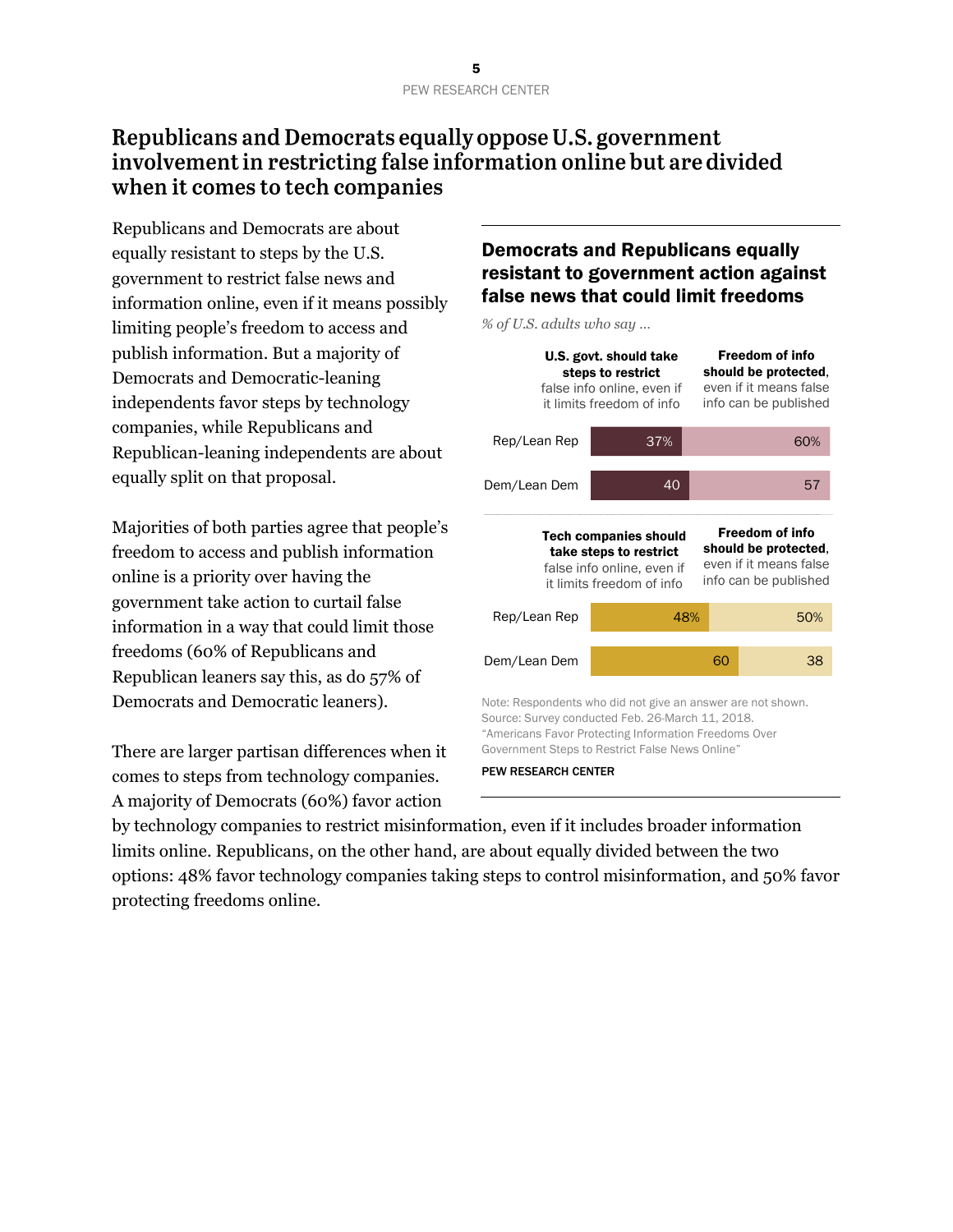## Younger Americans show greater resistance to action by both the government and tech companies to limit misinformation online

About half or more of adults in each age group studied prefer the freedom to publish and access information online over U.S. government intervention that might restrict such freedoms.

This position is strongest among younger Americans. At least six-in-ten adults ages 18 to 29 (65%) and 30 to 49 (62%) prefer no government restrictions on information flow compared with 53% of those 50 to 64 and 48% of those 65 and older.

The younger age groups are also less willing to support steps from technology companies than adults 50 and older. Among those 50 and older, 64% support having technology companies take steps to restrict false information online. Those in younger age groups, on the other hand, are about evenly split between the two positions.

#### Older Americans are more likely than younger to favor restricting false information online

*% of U.S. adults who say …*



Note: Respondents who did not give an answer are not shown. Source: Survey conducted Feb. 26-March 11, 2018. "Americans Favor Protecting Information Freedoms Over Government Steps to Restrict False News Online"

#### PEW RESEARCH CENTER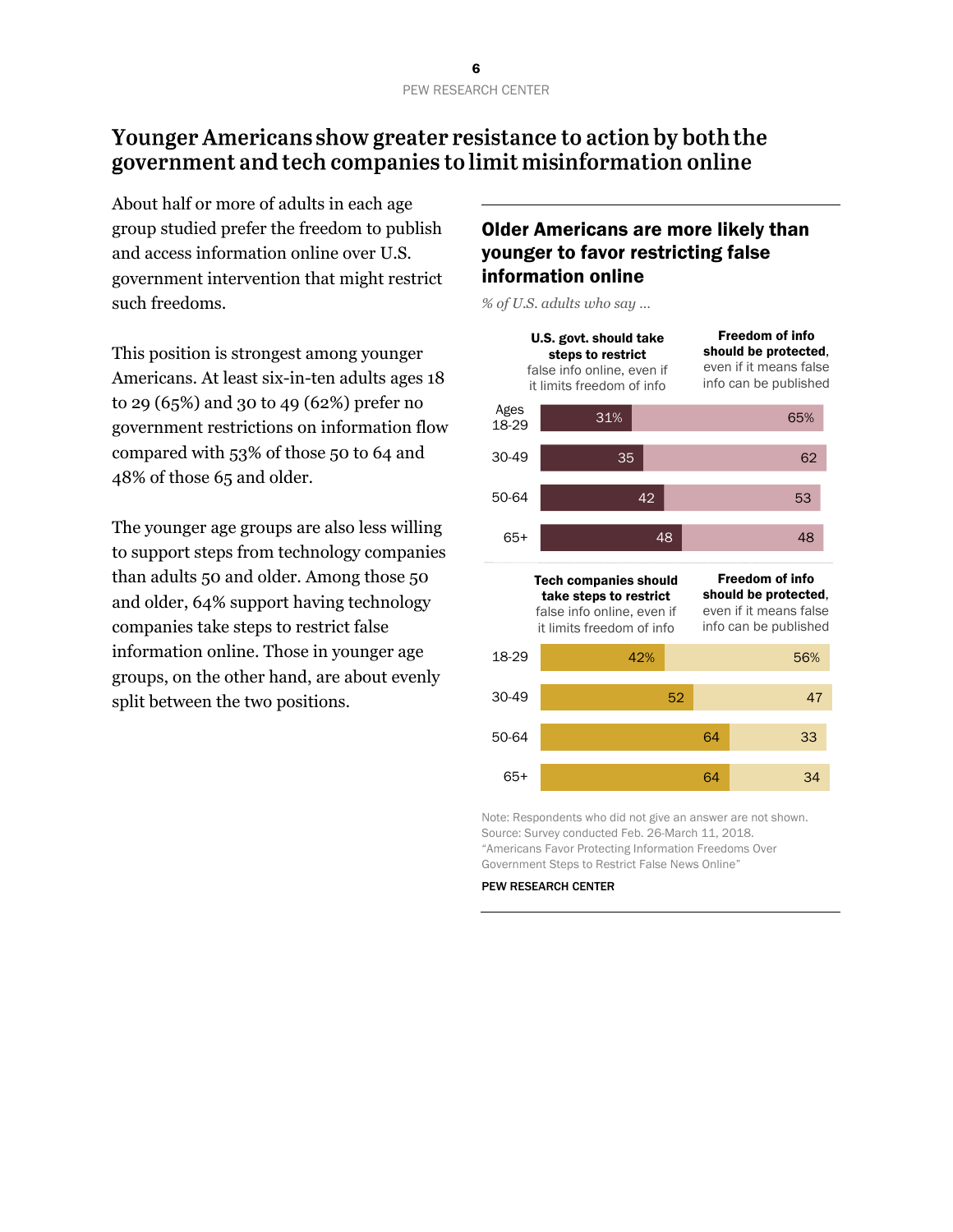## The less educated are more supportive of action by the U.S. government to restrict false news

Adults with at least some college education are more likely than those with less education to oppose efforts by the U.S. government to curb false information online, even if they impact broader public information freedoms. At least six-in-ten adults with some college education (64%) and a bachelor's degree or more (68%) prefer to accept the presence of false information online as long as the public's freedom to access and publish information remains intact. Adults with no college education, however, are about equally divided between those who support government restrictions (50%) and those who support free access (44%).

At 61%, those with high school education or less are also more likely to support actions by technology companies than those with at least some college education, who are, again, largely divided between the two options.

## Those with more education less likely to support actions to restrict false news

*% of U.S. adults who say …*



Note: Respondents who did not give an answer are not shown. Source: Survey conducted Feb. 26-March 11, 2018. "Americans Favor Protecting Information Freedoms Over Government Steps to Restrict False News Online"

#### PEW RESEARCH CENTER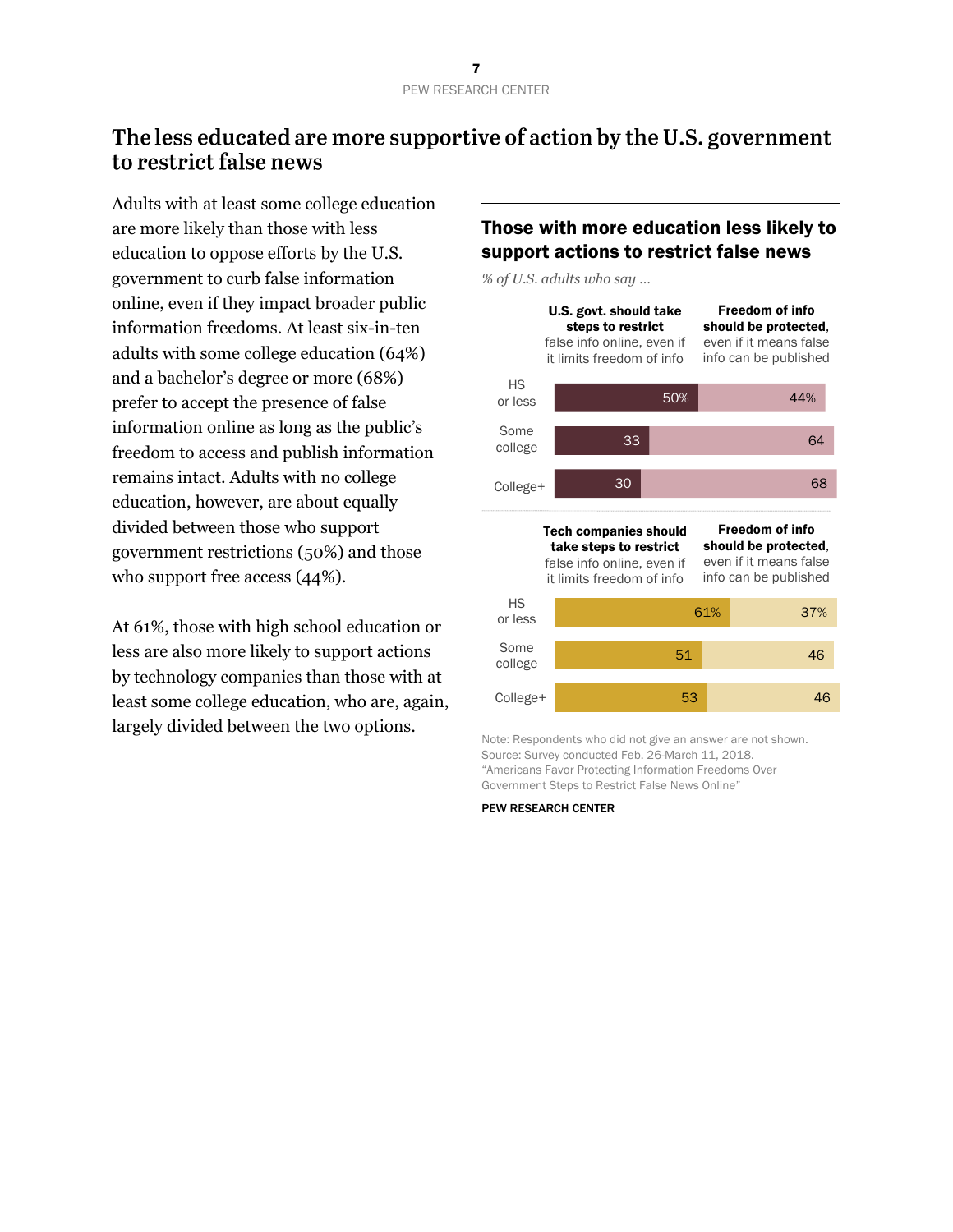## Both men and women favor protecting freedom of information online over government intervention, but men do so at higher rates

About half or more of men and women support unrestricted access to information online over government intervention. Roughly six-in-ten men (63%) and about half (53%) of women believe people's freedom to publish and access information should be protected rather than having the U.S. government take steps to restrict false information.

When the question is asked about technology companies, however, women prefer that steps be taken while men are divided between the two positions. Nearly six-in-ten women (59%) supported this stance, compared with 39% who prefer protecting the freedom to access and publish online even if it brings false news and information with it. Men, though, are about evenly split, with 52% supporting technology companies' intervention in controlling false information and 46% preferring the companies take no action in order to protect people's freedom to publish and access information.

#### Men somewhat more likely than women to favor information freedoms, even if false news can also be published

*% of U.S. adults who say …*



Overall, both men and women are more likely to support the actions of technology companies than the government to restrict online publishing and information.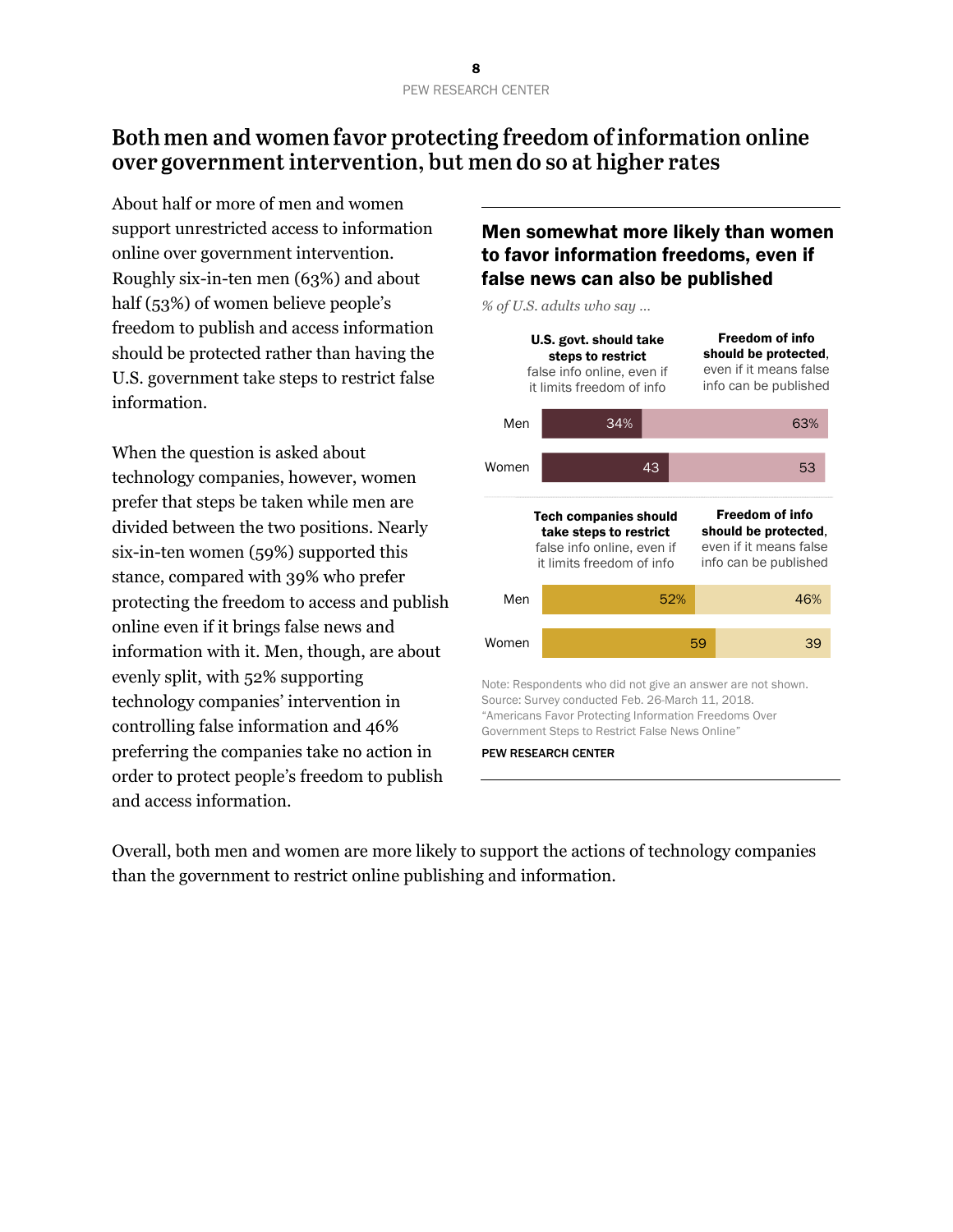# Acknowledgments

This report was made possible by The Pew Charitable Trusts. Pew Research Center is a subsidiary of the Pew Charitable Trusts, its primary funder. This report is a collaborative effort based on the input and analysis of the following individuals. Find related reports online at: [journalism.org.](http://www.journalism.org/fact-sheet/cable-news/)

Amy Mitchell, *Director, Journalism Research*  Elizabeth M. Grieco, *Senior Writer/Editor*  Nami Sumida, *Research Analyst*  Michael Barthel, *Research Associate*  Katerina Eva Matsa, *Associate Director, Journalism Research* Jeffrey Gottfried, *Senior Researcher*  David Kent, *Copy Editor* Rachel Weisel, *Communications Manager* Hannah Klein, *Communications Associate* Galen Stocking, *Computational Social Scientist* Sophia Fedeli, *Research Assistant* Ariana Rodriguez-Gitler, *Digital Producer*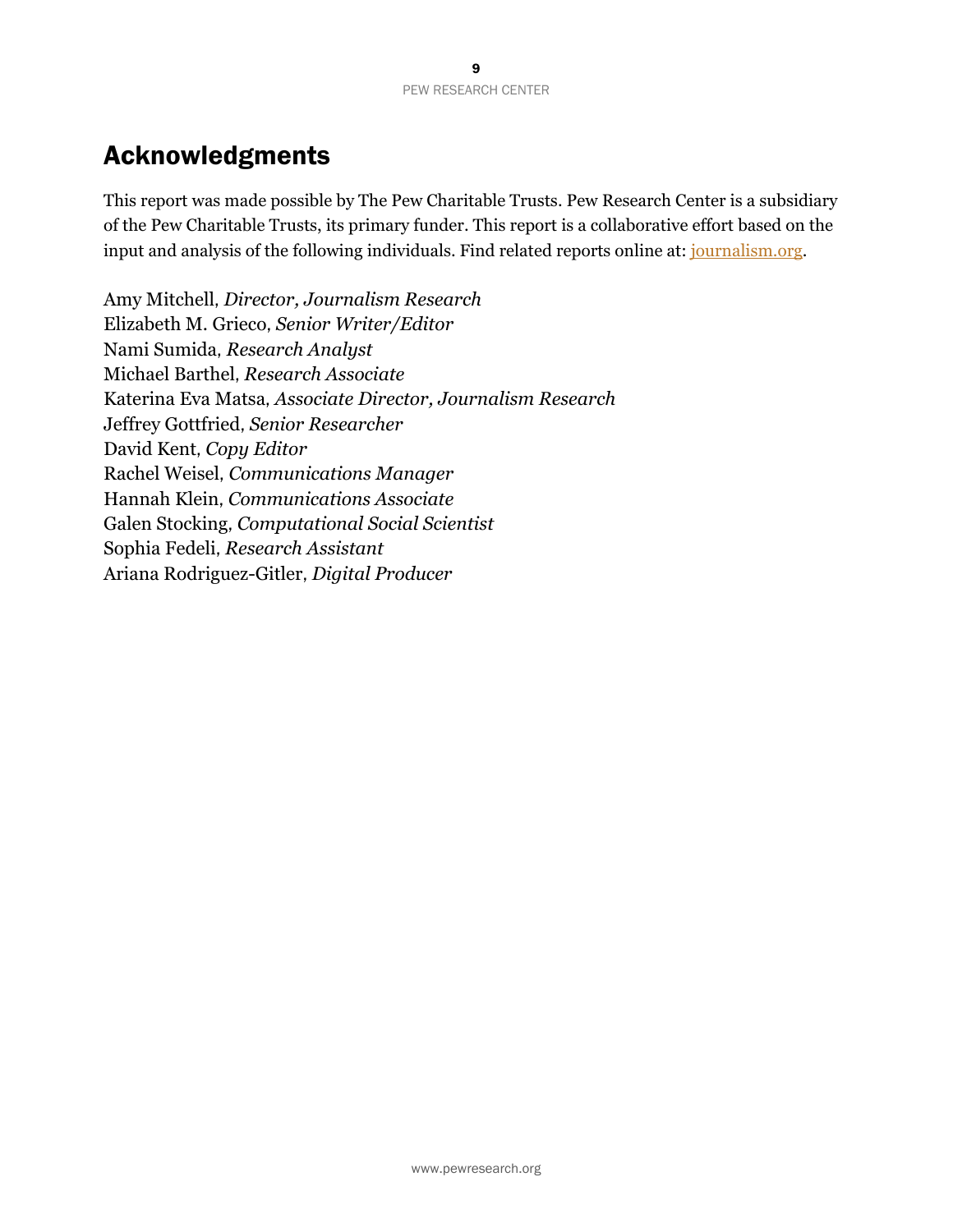# Methodology

The American Trends Panel (ATP), created by Pew Research Center, is a nationally representative panel of randomly selected U.S. adults recruited from landline and cellphone random-digit-dial surveys. Panelists participate via monthly self-administered web surveys. Panelists who do not have internet access are provided with a tablet and wireless internet connection. The panel is being managed by GfK.

Data in this report are drawn from the panel wave conducted Feb. 26-March 11, 2018, among 4,734 respondents. The margin of sampling error for the full sample of 4,734 respondents is plus or minus 2.4 percentage points.

Members of the American Trends Panel were recruited from several large, national landline and cellphone random-digit-dial surveys conducted in English and Spanish. At the end of each survey, respondents were invited to join the panel. The first group of panelists was recruited from the 2014 Political Polarization and Typology Survey, conducted Jan. 23 to March 16, 2014. Of the 10,013 adults interviewed, 9,809 were invited to take part in the panel and a total of 5,338 agreed to participate.<sup>1</sup> The second group of panelists was recruited from the 2015 Pew Research Center Survey on Government, conducted Aug. 27 to Oct. 4, 2015. Of the 6,004 adults interviewed, all were invited to join the panel, and 2,976 agreed to participate.<sup>2</sup> The third group of panelists was recruited from a survey conducted April 25 to June 4, 2017. Of the 5,012 adults interviewed in the survey or pretest, 3,905 were invited to take part in the panel and a total of 1,628 agreed to participate. 3

The ATP data were weighted in a multi-step process that begins with a base weight incorporating the respondents' original survey selection probability and the fact that in 2014 some panelists were subsampled for invitation to the panel. Next, an adjustment was made for the fact that the propensity to join the panel and remain an active panelist varied across different groups in the sample. The final step in the weighting uses an iterative technique that aligns the sample to population benchmarks on a number of dimensions. Gender, age, education, race, Hispanic origin

l

<sup>1</sup> When data collection for the 2014 Political Polarization and Typology Survey began, non-internet users were subsampled at a rate of 25%, but a decision was made shortly thereafter to invite all non-internet users to join. In total, 83% of non-internet users were invited to join the panel.

<sup>&</sup>lt;sup>2</sup> Respondents to the 2014 Political Polarization and Typology Survey who indicated that they are internet users but refused to provide an email address were initially permitted to participate in the American Trends Panel by mail, but were no longer permitted to join the panel after Feb. 6, 2014. Internet users from the 2015 Pew Research Center Survey on Government who refused to provide an email address were not permitted to join the panel.

<sup>3</sup> White, non-Hispanic college graduates were subsampled at a rate of 50%.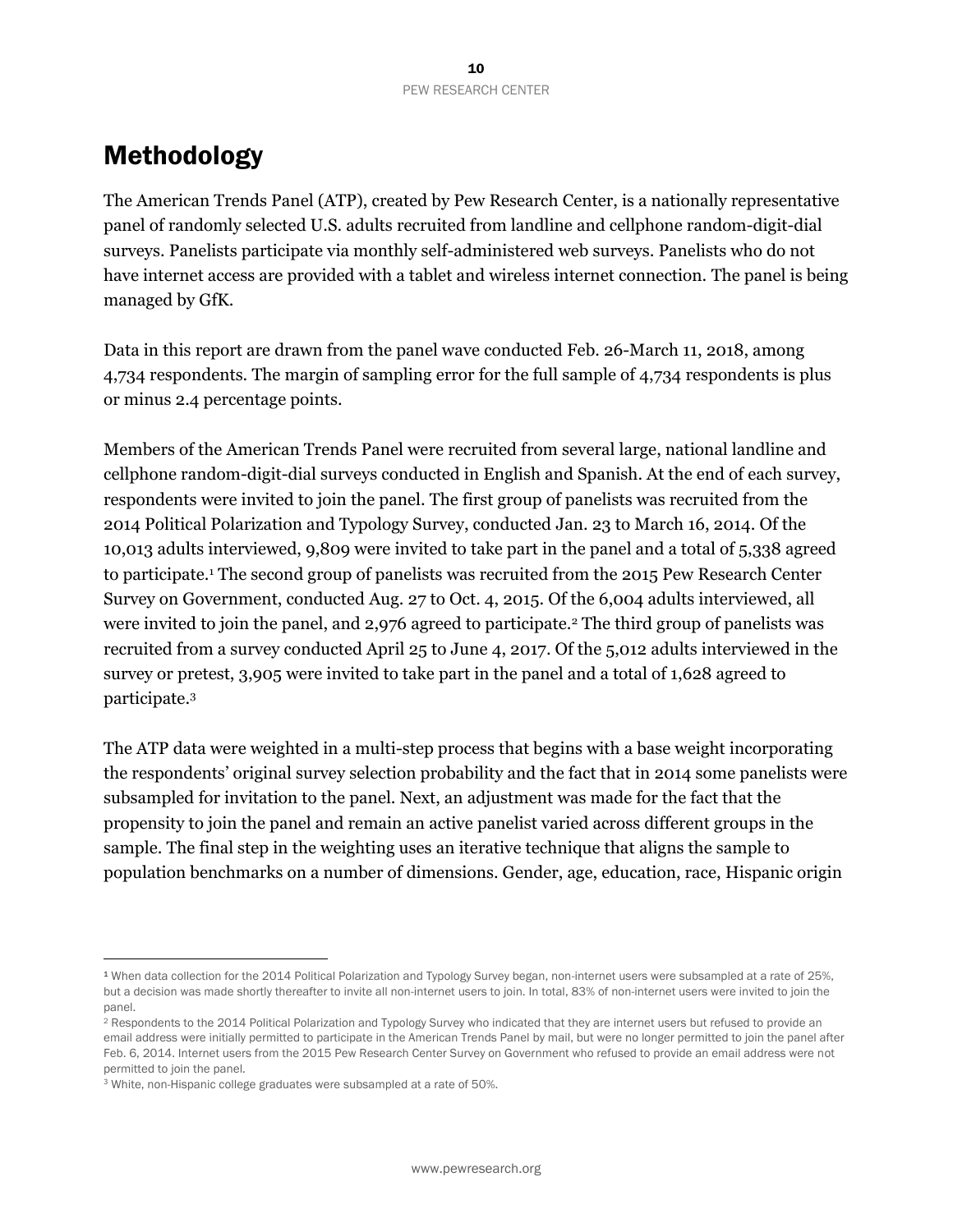and region parameters come from the U.S. Census Bureau's 2016 American Community Survey. The county-level population density parameter (deciles) comes from the 2010 U.S. decennial census. The telephone service benchmark comes from the July-December 2016 National Health Interview Survey and is projected to 2017. The volunteerism benchmark comes from the 2015 Current Population Survey Volunteer Supplement. The party affiliation benchmark is the average of the three most recent Pew Research Center general public telephone surveys. The internet access benchmark comes from the 2017 ATP Panel Refresh Survey. Respondents who did not previously have internet access are treated as not having internet access for weighting purposes. Sampling errors and statistical tests of significance take into account the effect of weighting. Interviews are conducted in both English and Spanish, but the Hispanic sample in the American Trends Panel is predominantly native born and English speaking.

The following table shows the unweighted sample sizes and the error attributable to sampling that would be expected at the 95% level of confidence for different groups in the survey:

| Group         | <b>Unweighted</b><br>sample size | Plus or minus         |
|---------------|----------------------------------|-----------------------|
| Total sample  | 4.734                            | 2.4 percentage points |
| Form 1 sample | 2.370                            | 3.4 percentage points |
| Form 2 sample | 2.364                            | 3.4 percentage points |
|               |                                  |                       |

Sample sizes and sampling errors for other subgroups are available upon request.

In addition to sampling error, one should bear in mind that question wording and practical difficulties in conducting surveys can introduce error or bias into the findings of opinion polls.

The February 2018 wave had a response rate of 86% (4,734 responses among 5,497 individuals in the panel). Taking account of the combined, weighted response rate for the recruitment surveys (10.0%) and attrition from panel members who were removed at their request or for inactivity, the cumulative response rate for the wave is 2.4%. 4

© Pew Research Center, 2018

l

<sup>4</sup> Approximately once per year, panelists who have not participated in multiple consecutive waves are removed from the panel. These cases are counted in the denominator of cumulative response rates.